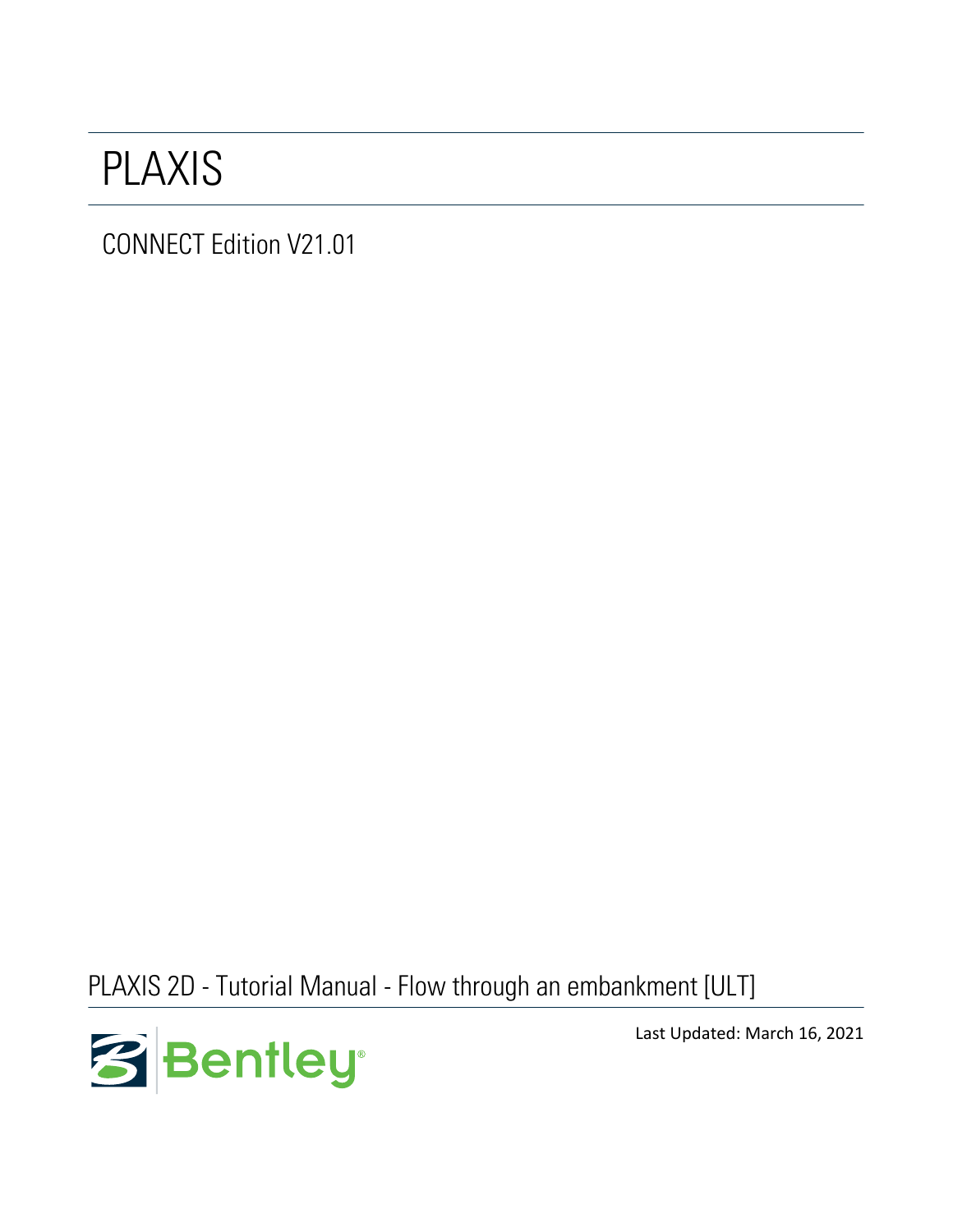In this chapter the flow through an embankment will be considered. Flow takes place from the left side (river) to the right side (polder). As a result seepage will take place at the right side of the embankment. The position of the phreatic level depends on the river water level, which varies in time.

#### **Objectives**

- Performing **Flow only** analysis
- Using cross section curves

#### **Geometry**

The figure below shows the layout of the embankment problem where free surface groundwater flow occurs. The crest of the embankment has a width of 2.0 m. Initially the water in the river is 1.5 m deep. The difference in water level between the river and the polder is 3.5 m.



*Figure 1: Geometry of the project*

# Create new project

To create a new project, follow these steps:

- **1.** Start the Input program and select **Start a new project** from the **Quick select** dialog box.
- **2.** In the **Project** tabsheet of the **Project properties** window, enter an appropriate title.
- **3.** In the **Model** tabsheet keep the default options for **Model** (**Plane strain**), and **Elements** (**15-Node**).
- **4.** Set the model dimensions to:  $x_{min} = 0$  m,  $x_{max} = 23$  m,  $y_{min} = 0$  m and  $y_{max} = 6$  m
- **5.** Keep the default values for units, constants and the general parameters and click **OK**. The **Project properties** window closes.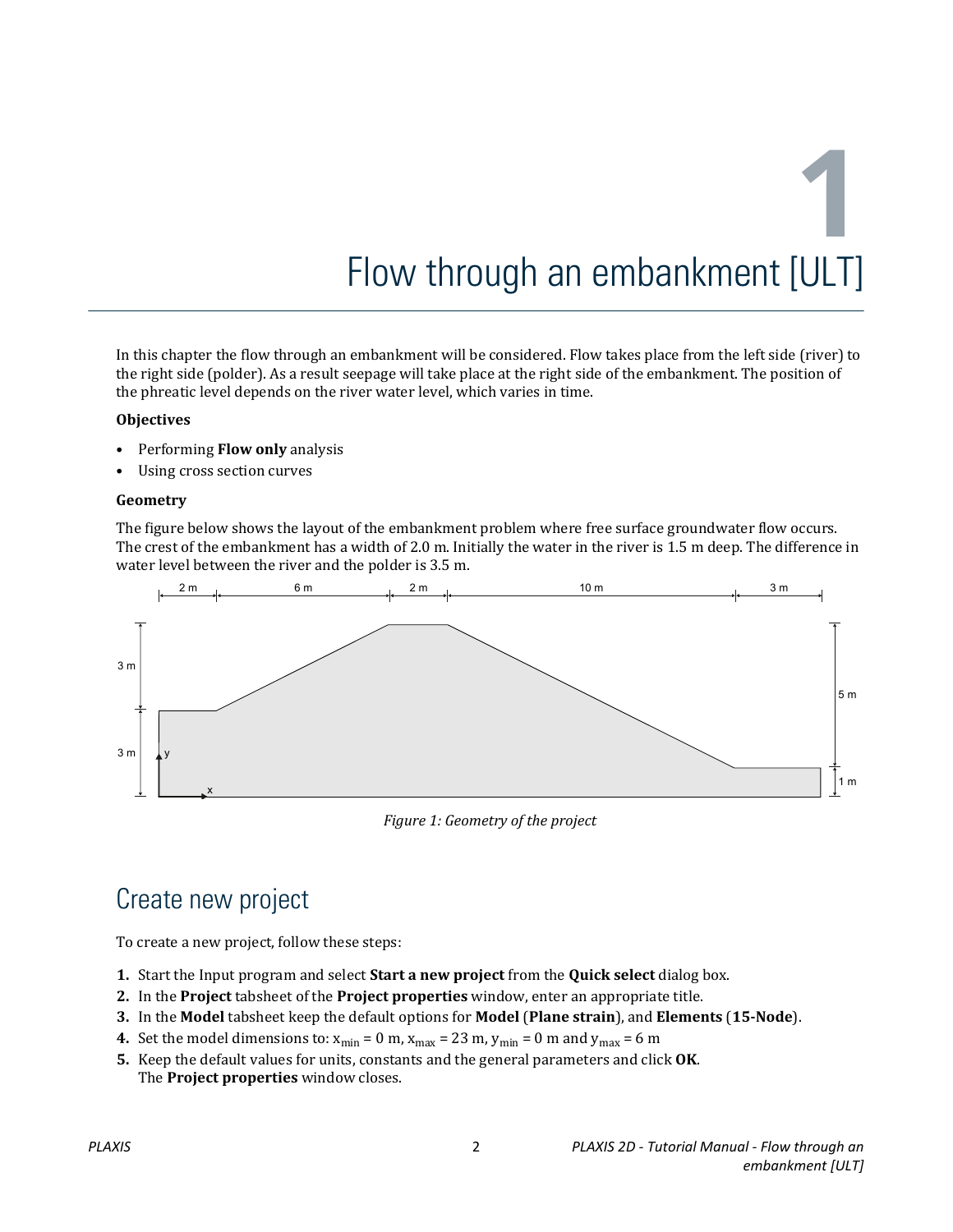# <span id="page-2-0"></span>Define the soil stratigraphy

A number of boreholes has to be defined according to the information in the table below.

| <b>Borehole number</b> | Location (x) | Head    | <b>Top</b> | <b>Bottom</b> |
|------------------------|--------------|---------|------------|---------------|
|                        | ▵            | 4.5     | ົ<br>ر     |               |
|                        |              | 4.5     |            |               |
| ◠                      | 10           | 4.0     |            |               |
| 4                      | 20           | $1.0\,$ |            |               |

To define the soil stratigraphy:

- **1.** Click the **Create borehole** button **a** and create a borehole at  $x = 2$ . The **Modify soil layers** window pops up.
- **2.** Specify the head value as 4.5.
- **3.** Add a soil layer in the borehole. Set the top level to 3. No change is required for the bottom boundary of the layer.
- **4.** Create the rest of the required boreholes according to the information given in Table 26 (on page 3).

# Create and assign material data set

A material data set needs to be created for the soil layer.

The sand layer has the following properties:

#### **Table 2: Material properties of the embankment material (sand)**

| <b>Parameter</b>                      | <b>Name</b>          | <b>Sand</b>    | <b>Unit</b>       |
|---------------------------------------|----------------------|----------------|-------------------|
| <b>General</b>                        |                      |                |                   |
| Material model                        | $\blacksquare$       | Linear elastic |                   |
| Drainage type                         |                      | Drained        |                   |
| Soil unit weight above phreatic level | Yunsat               | 20             | $kN/m^3$          |
| Soil unit weight below phreatic level | $\gamma_{\text sat}$ | 20             | kN/m <sup>3</sup> |
| <b>Parameters</b>                     |                      |                |                   |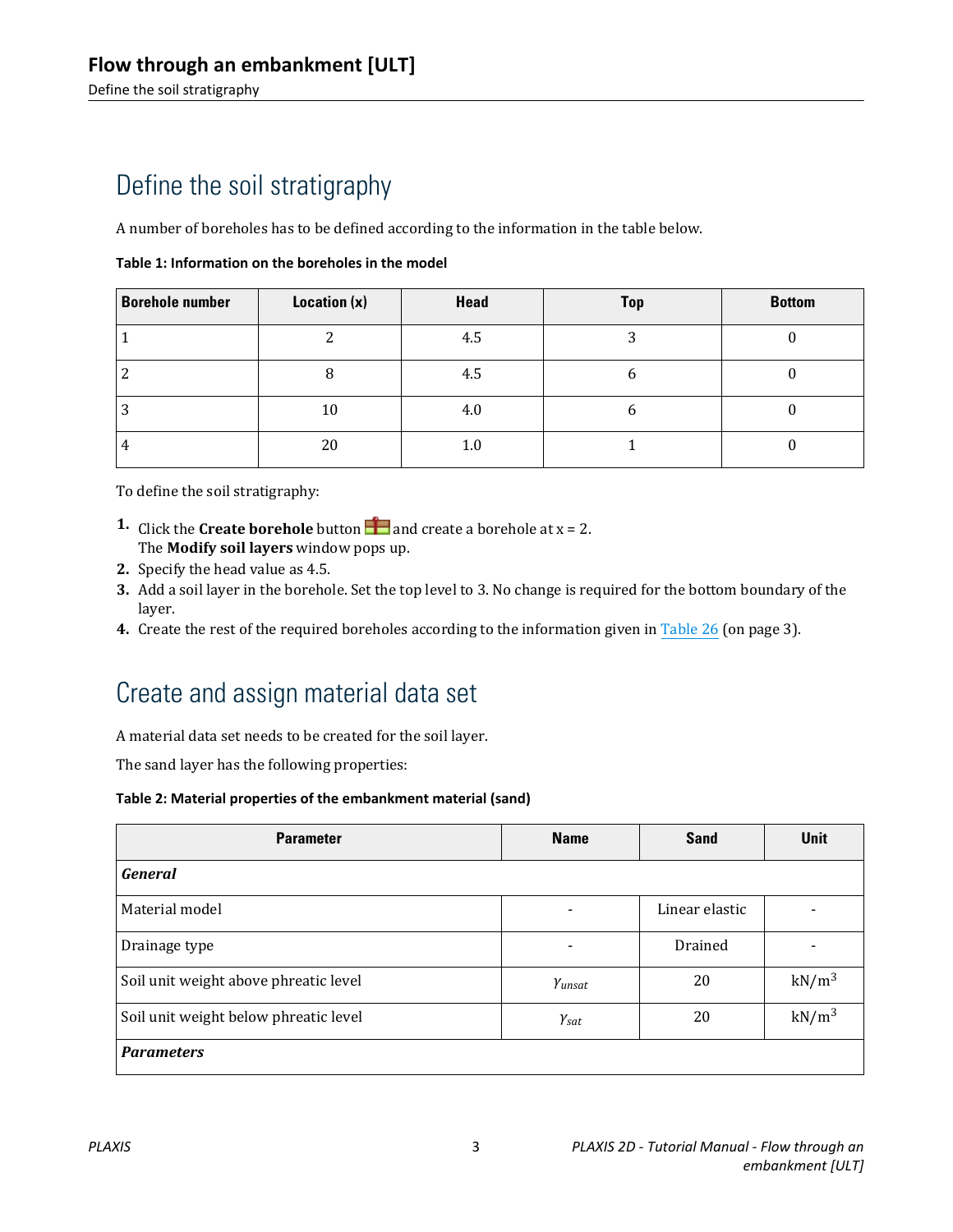Generate the mesh

| <b>Parameter</b>               | <b>Name</b>              | <b>Sand</b>   | <b>Unit</b>       |  |
|--------------------------------|--------------------------|---------------|-------------------|--|
| Young's modulus                | $E^\prime$               | $10.10^{3}$   | kN/m <sup>2</sup> |  |
| Poisson's ratio                | $\nu'$                   | 0.3           |                   |  |
| <b>Groundwater</b>             |                          |               |                   |  |
| Data set                       | $\overline{\phantom{0}}$ | Standard      |                   |  |
| Soil Type                      | $\overline{\phantom{a}}$ | Medium fine   |                   |  |
| Flow parameters - Use defaults |                          | From data set |                   |  |
| Horizontal permeability        | $k_{x}$                  | 0.02272       | m/day             |  |
| Vertical permeability          | $k_{y}$                  | 0.02272       | m/day             |  |

To create the material set, follow these steps:

- **1. I.** Define the soil material according to the table above and assign the material dataset to the cluster. Skip the **Interfaces** and **Initial** tabsheets as these parameters are not relevant.
- **2.** After assigning the material to the soil cluster close the **Modify soil layers** window.

### Generate the mesh

- **1.** Proceed to the **Mesh** mode.
- **2.** Select the two lines that form the left hand side slope and river bed as shown in the figure below. In the **Selection Explorer** specify a **Coarseness factor** of 0.5.



- **3.** Click the **Generate mesh** button **to** to generate the mesh. The **Mesh options** window appears.
- **4.** Select the **Fine** option in the **Element distribution** drop-down menu and generate the mesh.
- **5.** Click the **View mesh** button **the view the mesh.**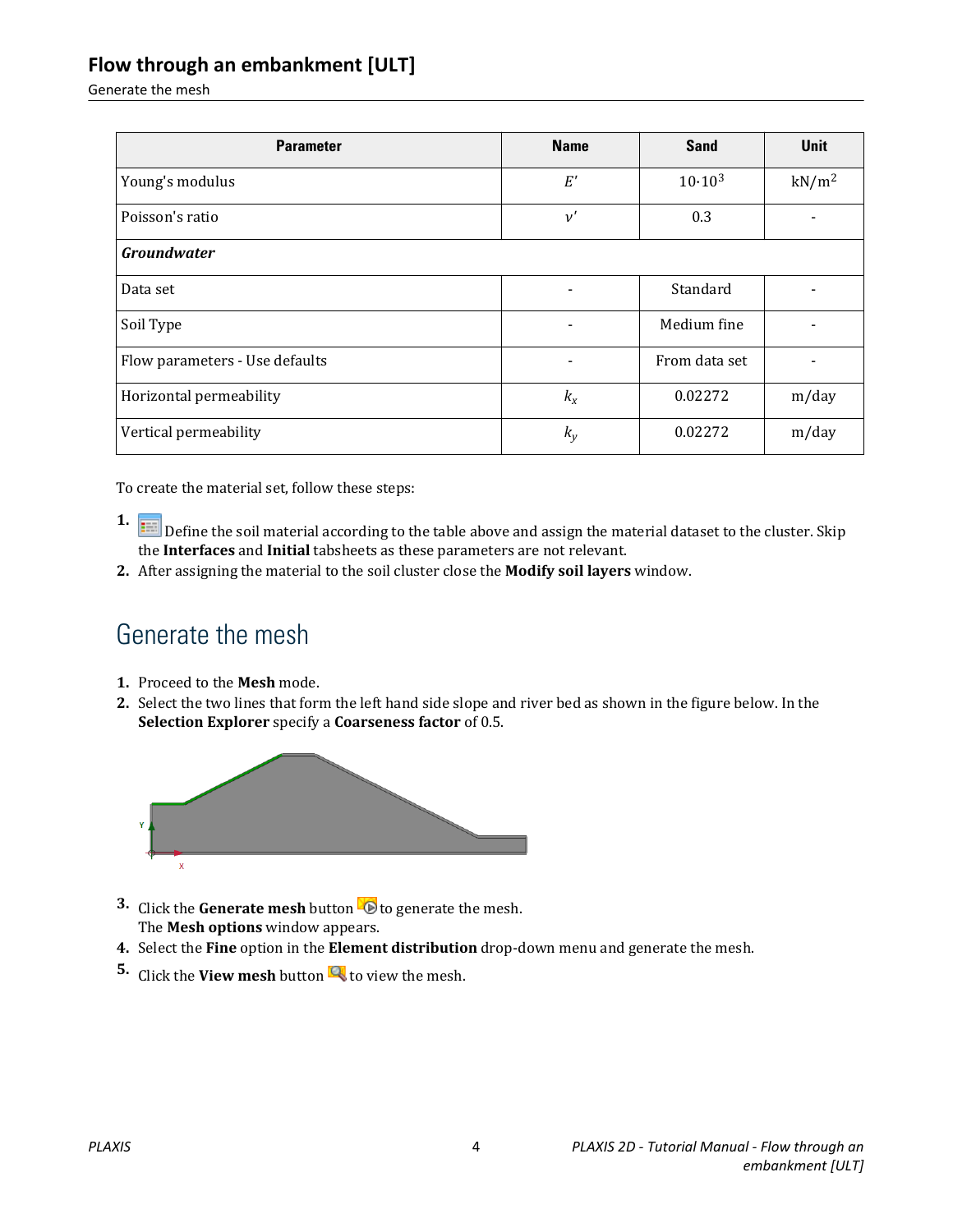Define and perform the calculation



*Figure 2: The generated mesh*

**6.** Click the **Close** tab to close the Output program.

# Define and perform the calculation

In this project only the flow related behaviour will be analysed. The calculation process consists of three phases that will be defined in the **Staged construction** mode. In the initial phase, the groundwater flow in steady state is calculated for an average river level. In Phase 1, the transient groundwater flow is calculated for a harmonic variation of the water level. In Phase 2, the calculation is similar as in Phase 1, but the period is longer.

Click the **Staged construction** tab to proceed to the corresponding mode. A global level is automatically created according to the head values specified for each borehole [\(Table 26](#page-2-0) (on page 3)). The model in the **Staged construction** mode is shown in the figure below.



*Figure 3: The model in the Staged construction mode*

**Note:** Note that the 'internal' part of the global water level will be replaced by the result of the groundwater flow calculation.

#### Initial phase

- **1.** Double-click the initial phase in the **Phases** explorer.
- **2.** In the **General** subtree select the **Flow only** option as the **Calculation type**.
- **3.** The default values of the remaining parameters are valid for this phase. Click **OK** to close the **Phases** window.
- **4.** In the **Model explorer** expand the **Model conditions** subtree.
- **5.** In the **Model conditions** expand the **GroundwaterFlow** subtree. The default boundary conditions are relevant for the initial phase. Check that only the bottom boundary is closed.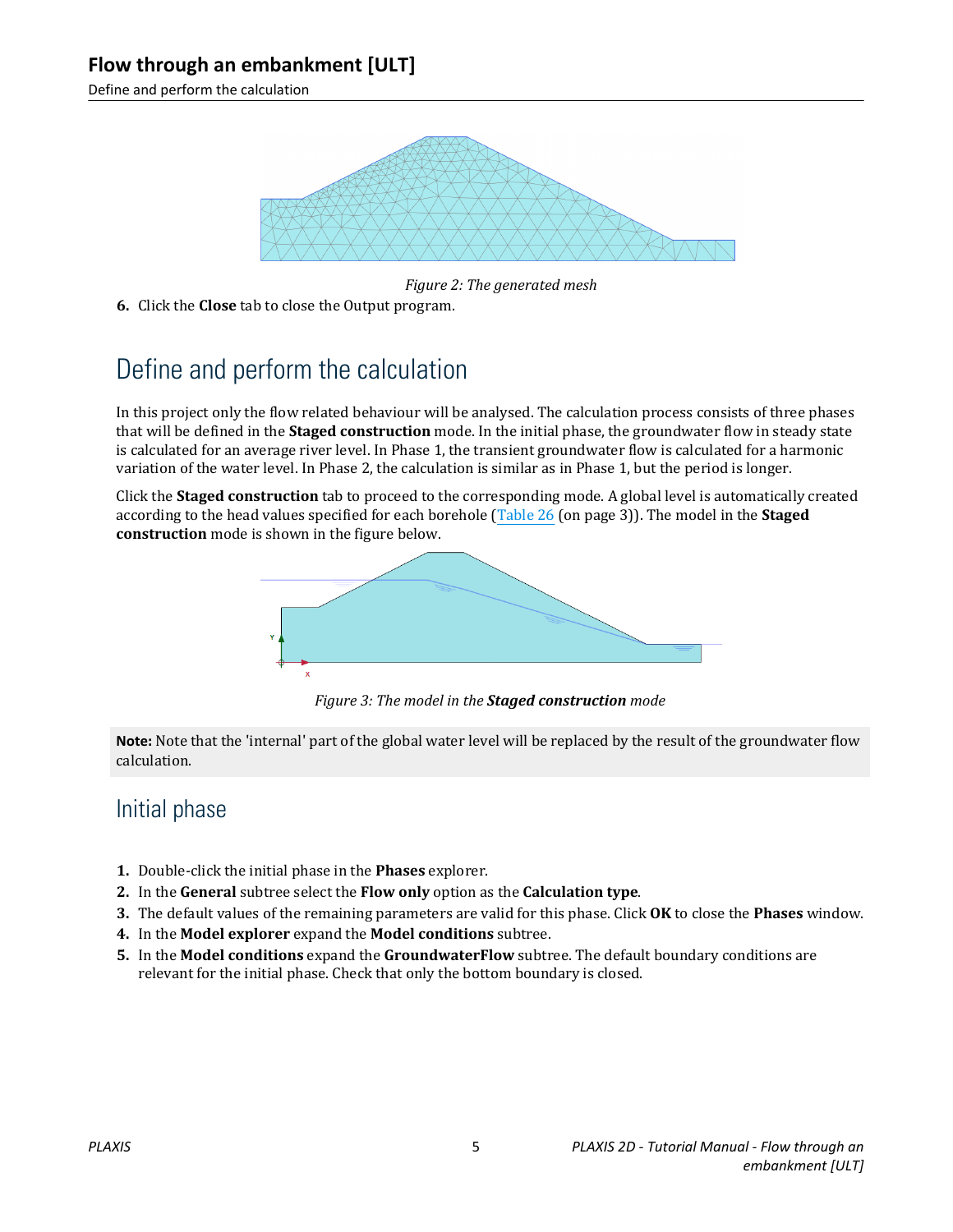Define and perform the calculation



*Figure 4: The groundwater flow boundary conditions for the initial phase*

**6.** In the **Model explorer** expand the **Groundwater flow BCs** subtree. The boundary conditions at the extremities of the model are automatically created by the program and listed under the **GWFlowBaseBC**.

**Note:** Note that when the boundary conditions under the **Groundwater flow BCs** subtree are active, the model conditions specified in the **GroundwaterFlow** are ignored.

#### Phase 1

- **1.** Click the **Add phase** button **the contract a new phase.**
- **2.** In the **Phases explorer** double-click the current phase.
- **3.** In the **General** subtree select the **Transient groundwater flow** option as pore pressure calculation type.
- **4.** Set the **Time interval** to 1 day.
- **5.** In the **Numerical control parameters** subtree set the **Max number of steps stored** parameter to 50. The default values of the remaining parameters will be used.
- **6.** Click **OK** to close the **Phases** window.
- **7.** Click the **Select multiple objects** button in the side toolbar.
- **8.** Click **Select lines** > **Select water boundaries**.
- **9.** Select the hydraulic boundaries as shown in the following figure.

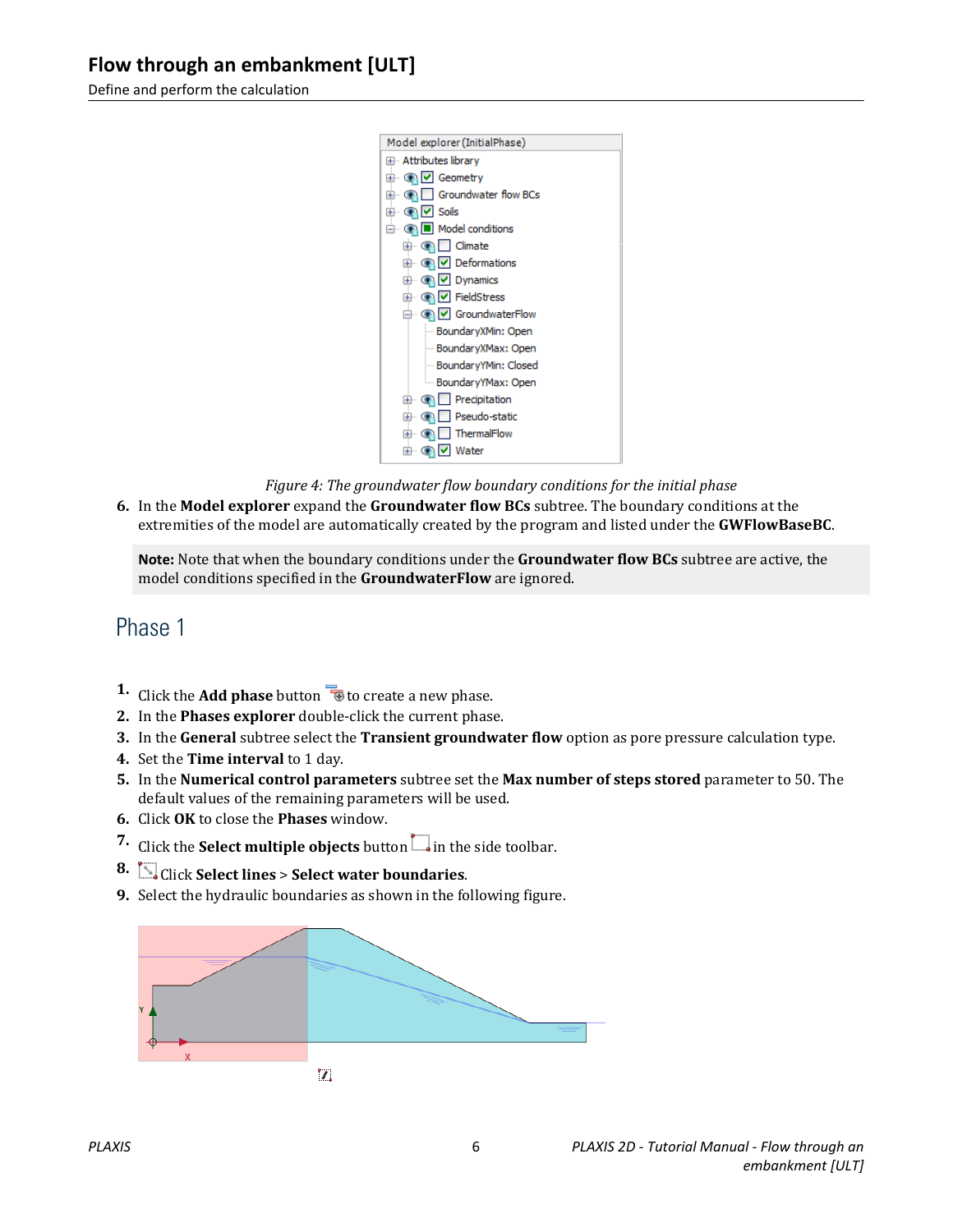Define and perform the calculation

- **10.** Right-click and click **Activate**.
- **11.** In the **Selection explorer** set the **Behaviour** parameter to **Head**.
- **12.** Set h<sub>ref</sub> to 4.5 m.
- **13.** Select the **Time dependent** option in the **Time dependency** drop-down menu.
- **14.** Click on the **Head function** parameter.
- **15.** Click the **Add** button  $\mathbf{t}$  to add a new head function.
- **16.** In the **Flow functions** window select the **Harmonic** option in the **Signal** drop-down menu. Set the amplitude to 1 m, the phase angle to 0° and the period to 1 day.



*Figure 5: The flow function for the rapid case*

**17.** Click **OK** to close the **Flow functions** window.

#### Phase 2

- **1.** Click the **Add phase** button **to** to create a new phase.
- **2.** In the **Phases explorer** double-click the current phase.
- **3.** In the **General** subtree select the **Initial phase** in the **Start from phase** drop-down menu.
- **4.** Select the **Transient groundwater flow** option as **Pore pressure calculation type**.
- **5.** Set the **Time interval** to 10.0 day.
- **6.** In the **Numerical control parameters** subtree set the **Max number of steps stored** parameter to 50. The default values of the remaining parameters will be used.
- **7.** Click **OK** to close the **Phases** window.
- **8.** Make sure that the same boundaries are selected as in Phase 1.
- **9.** In the **Selection explorer** click on the **Head function** parameter.
- **10.** Click the **Add** button  $\mathbf{H}$  to add a new head function.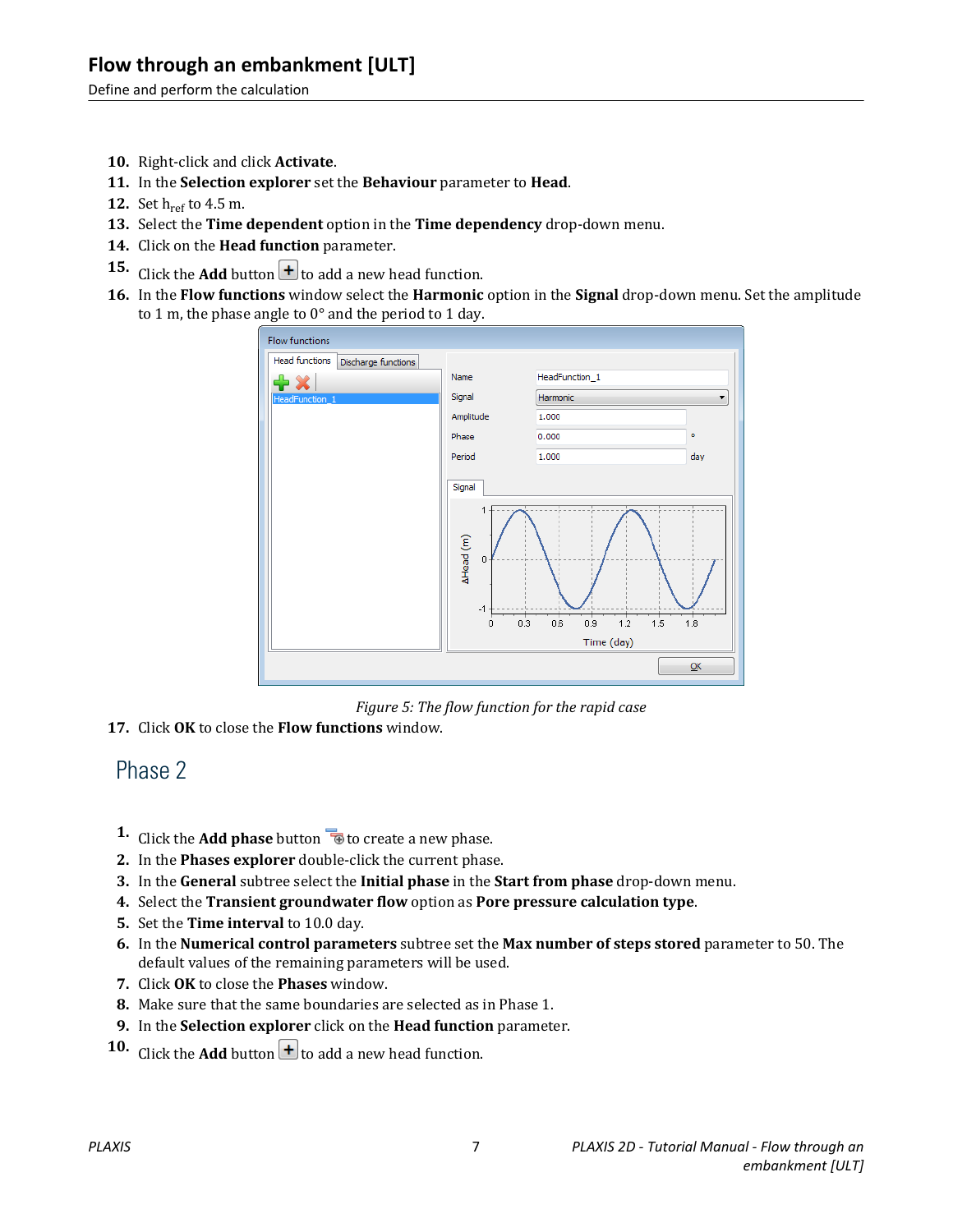**11.** In the **Flow functions** window select the **Harmonic** option in the **Signal** drop-down menu. Set the amplitude to 1 m, the phase angle to 0° and the period to 10 day.



*Figure 6: The flow function for the slow case*

**12.** Click **OK** to close the **Flow functions** window.

#### Execute the calculation

To select points to be considered in curves:

- **1.** In the **Staged construction** mode click the **Select point for curves** button in the side toolbar. The **Connectivity plot** is displayed in the Output program.
- **2.** In the **Select points** window select nodes located nearest to (0 3) and (8 2.5) to be considered in curves.
- **3.** Click **Update** to close the output program.
- **4.** Click the **Calculate** button  $\begin{bmatrix} \mathbf{I}_{d} \mathbf{v} \end{bmatrix}$  to calculate the project.
- **5.** Save the project after the calculation has finished.

## **Results**

In the Output program the **Create animation** tool can be used to animate the results displayed in the Output program. To create the animation follow these steps:

- **1.** Click the menu **Stresses** > **Pore pressures** > **Groundwater head**.
- **2.** Select the menu **File** > **Create animation**. The corresponding window pops up.
- **3.** Define the name of the animation file and the location where it will be stored. By default the program names it according to the project and stores it in the project folder. In the same way animations can be created to compare the development of pore pressures or flow field.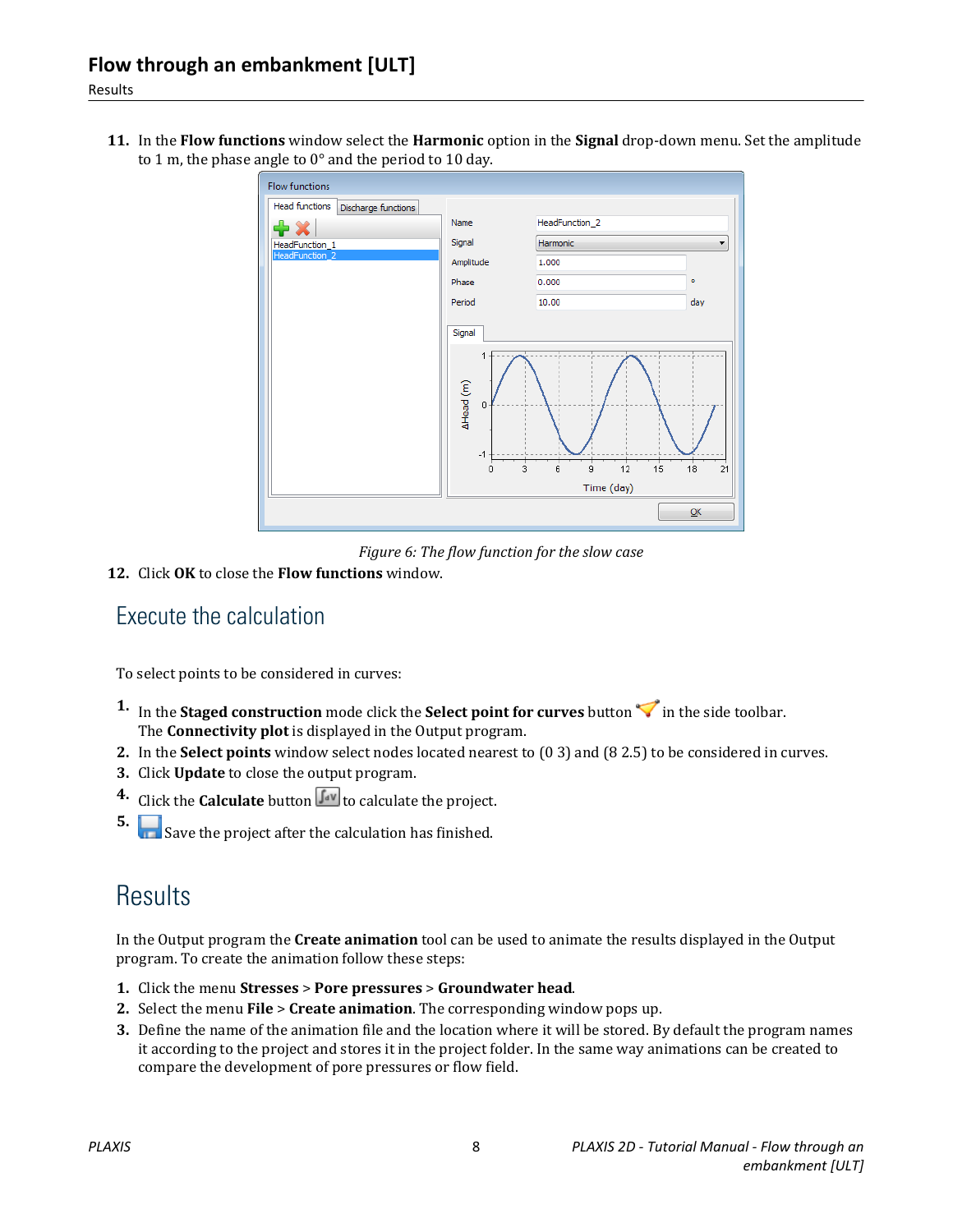**4.** Deselect the Initial phase and Phase 2, such that only Phase 1 is included in the animations and rename the animation accordingly. The **Create animation** window looks like this:

| Create animation<br>H                                |                                                               |           |                                |                  |                     |              | $\times$  |
|------------------------------------------------------|---------------------------------------------------------------|-----------|--------------------------------|------------------|---------------------|--------------|-----------|
| Animation<br>Name                                    | is\AppData\Local\Temp\Plaxis_qam\Temp_folders\New project.avi |           |                                |                  |                     |              |           |
|                                                      | Show animation                                                |           |                                |                  |                     |              |           |
| Video Settings                                       |                                                               |           |                                |                  |                     |              |           |
| Image width                                          | 793                                                           | pixels    | □Lock aspect ratio             |                  |                     |              |           |
| Image height                                         | 398                                                           | pixels    |                                |                  |                     |              |           |
| Animation speed                                      | 100<br>frames per second                                      |           |                                |                  |                     |              |           |
| Compressor                                           | Intel IYUV codec                                              |           | $\checkmark$<br><b>Details</b> | About            |                     |              |           |
| $\sqrt{\ }$ Show legend<br>Show title<br>Show rulers |                                                               |           |                                |                  |                     |              |           |
| Phase                                                |                                                               | Phase no. | Starts from                    | Calculation type | Load input          | First step   | Last step |
| $\pm$<br>$\overline{\phantom{0}}$                    | Initial phase [InitialPhase]                                  | 0         | N/A                            | Flow only        | N/A                 | 0            | 0         |
| $\checkmark$<br>$\pm$                                | Phase_1 [Phase_1]                                             | 1         | 0                              | Flow only        | Staged construction | $\mathbf{1}$ | 24        |
| П<br>$\overline{+}$                                  | Phase 2 [Phase 2]                                             | 2         | 0                              | Flow only        | Staged construction | 25           | 69        |
|                                                      |                                                               |           |                                |                  |                     | <b>OK</b>    | Cancel    |

*Figure 7: Create animation window*

To view the results in a cross section:

**1.** Click the **Cross section** button  $\mathbb{Z}$  in the side toolbar.

The **Cross section points** window pops up and the start and the end points of the cross section can be defined.

Draw a cross section through the points (2.0 3.0) and (20.0 1.0). The results in the cross section are displayed in a new window.

- **2.** In the **Cross section** view select the menu **Stresses** > **Pore pressures** > **p active**.
- **3.** Select the **Cross section curves** option **in the <b>Tools** menu. After the curves window pops up, select the menu **Selection style** > **Individual steps**.
- **4.** Select Phase 1. The variation of the results in the cross section is displayed in a new window.
- **5.** Do the same for Phase 2. This may take about 30 seconds.
- **6.** The variation of the results due to different time intervals in harmonic variation at a specific cross section can be compared, see the figures below.

It can be seen that the slower variation of the external water level has a more significant influence on the pore pressures in the embankment and over a larger distance.